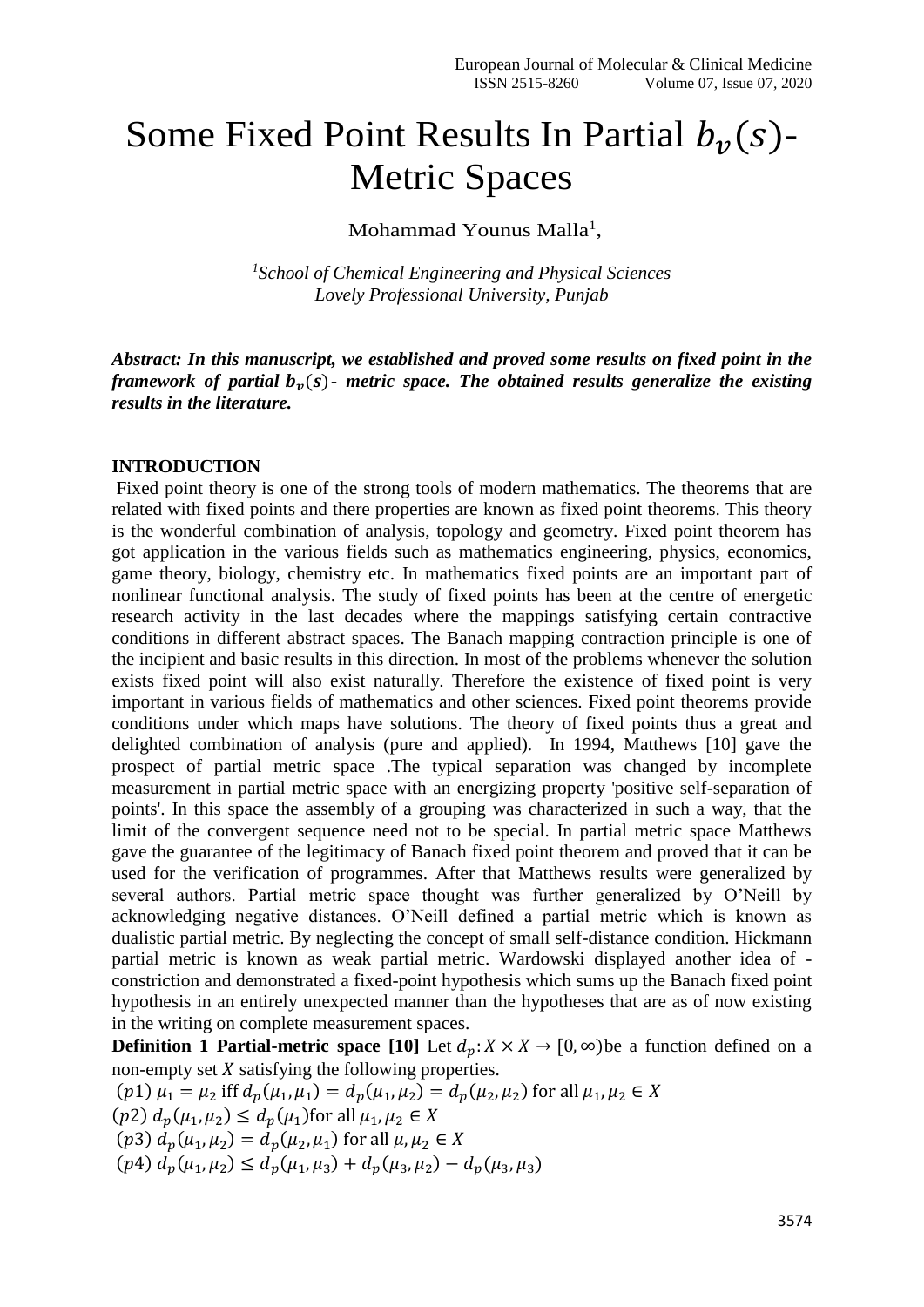Then  $d_n$  is called partial metric on X and  $(X, d_n)$  is called partial metric space.

**Definition 2 Partial b-metric space [see 2]** Define a function  $b: Y \times Y \rightarrow [0, \infty)$ , on a nonvoid set  $Y$ . Then it qualifies as a partial  $b$  metric on  $Y$  if it holds the following properties:

(1)  $\mu_1 = \mu_2$  if  $f b(\mu_1, \mu_1) = b(\mu_1, \mu_2) = b(\mu_2, \mu_2)$  for all  $\mu_1, \mu_2 \in Y$ 

(2)  $b(\mu_1, \mu_1) \leq b(\mu_1, \mu_2)$  for all  $\forall \mu_1, \mu_2 \in Y$ ;

(3)  $b(\mu_1, \mu_2) = b(\mu_2, \mu_1)$  for all  $\mu_1, \mu_2 \in Y$ ;

There is  $s \ge 1$  s.t  $\forall \mu_1, \mu_2, u_1 \in X$ ,  $b(\mu_1, \mu_2) \le s[b(\mu_1, u_1) + b(u_1, \mu_2)] - b(u_1, u_2)$ .

And the pair  $(X, b)$  is said to be a partial b-metric space.

**Definition 3**  $b_v(s)$  -metric space [see 2] Let  $b_v: X \times X \to [0, \infty)$  be a function defined on a non-void set X and  $v \in \mathbb{N}$  such that if for all distinct points  $u_1, u_2, ..., u_v \in X - \{\mu_1, \mu_2\}$  the following hold:

(1)  $b_v(\mu_1, \mu_2) = 0$  iff  $\mu_1 = \mu_2$   $\mu_1, \mu_2 \in X$ 

(2) 
$$
b_v(\mu_1, \mu_2) = b_v(\mu_2, \mu_1);
$$

(3) There is s $\epsilon \mathbb{R}$  with s  $\geq 1$  such that  $b_v(\mu_1, \mu_2) \leq s[b_v(\mu_1, u_1) + b_v(u_1, u_2) + ... + b_v(u_n, u_n)]$  $b_v(u_v, \mu_2)$ ].

Then  $b_v$  is called a  $b_v(s)$ - matrix on X, and  $(X, b_v)$  is called a  $b_v(s)$  – metric space with a coefficient s.

**Definition 4 PARTIAL**  $b_v(s)$  **metric space [2] Let**  $pb_v : X \times X \rightarrow [0, \infty)$  **be a function** defined on a non-void set X and  $v \in \mathbb{N}$  such that if for all  $\mu_1, \mu_2 \in X$  and for all different points  $u_1, u_2, ..., u_v \in X \setminus \{u_1, u_2\}$ , the following hold:

(1)  $\mu_1 = \mu_2 \text{ If } pb_\nu(\mu_1, \mu_1) = pb_\nu(\mu_1, \mu_2) = pb_\nu(\mu_2, \mu_2);$ 

- (2)  $pb_v(\mu_1, \mu_1) \leq pb_v(\mu_1, \mu_2);$
- (3)  $pb_v(\mu_1, \mu_2) = pb_v(\mu_2, \mu_1)$
- (4) There is  $s \in \mathbb{R}$  with s 1 such that

 $pb_v(\mu_1, \mu_2) \leq s[pb_v(\mu_1, u_1) + pb_v(u_1, u_2) + \cdots + pb_v(u_v, \mu_2)] - \sum_{i=1}^n pb_v(u_i, u_i)$ 

Then  $(X, pb_v)$  is called a partial  $b_v(s)$ -metric space with a coefficient s and with a partial  $b_v(s)$  metric denoted by  $pb_v$ .

**Example 5 (see 2)** Let  $X = \{i, j, k, l\}$  and let us define a function  $pb_v : X \times X \to \mathbb{R}_+$ by:  $if u_{1} = u_{2} = i$ 

$$
pb_v(\mu_1, \mu_2) = \begin{cases} 0, & \text{if } \mu_1 - \mu_2 - 1 \\ 2, & \text{if } \mu_1, \mu_2 \in \{i, j\}, \mu_1 \neq \mu_2; \\ 1, & \text{otherwise} \end{cases}
$$

For all  $\mu_1, \mu_2 \in X$ .

Then the space X together with the metric  $pb_v$  qualifies as  $b_2 \left(\frac{4}{3}\right)$  $\frac{4}{3}$ ) which is partial in nature. Which is not a metric space nor a  $b<sub>2</sub>(1)$  metric space which is partial in nature, because  $pb<sub>v</sub>(i, i) \neq 0$  and

$$
pb_v(i,j)=2>1
$$

 $= pb_v(i, k) + pb_v(k, l) + pb_v(l, j) - pb_v(k, k) + pb_v(l, l)$ , respectively.

**DEFNITION 6 (see 2)** Suppose Y be a space and  $pb<sub>n</sub>$  be a metric defined on it. Then the pair  $(Y, pb_v)$  qualifies as a  $b_v(s)$ -metric space which is partial in nature with coefficient  $s \geq$ 1. Suppose  $\{\mu_n\} \in Y$  in  $(Y, pb_v)$ . Then,

- (a)  $\{\mu_n\}$  is said to converge to x with respect to  $\tau_{pb_v}$  if and only if  $\lim_{n\to\infty} pb_v(\mu_n, \mu) =$  $pb_{\nu}(\mu, \mu)$ . Moreover,  $\mu$  is called limit point of  $\{\mu_n\};$
- (b)  $\{x_n\}$  is called Cauchy if  $\lim_{n,m \to \infty} pb_\nu(\mu_n, \mu_m)$  exists and is finite;
- (c)  $\{\mu_n\}$  is a Cauchy sequence in X, if there is  $x \in X$  s.t  $\lim_{n,m \to \infty} pb_v (\mu_n, \mu_m) =$  $\lim_{n\to\infty} pb_\nu(\mu_n, \mu) = pb_\nu(\mu, \mu)$ , then  $(X, pb_\nu)$  is a partial  $b_\nu(s)$  metric space having the completeness property.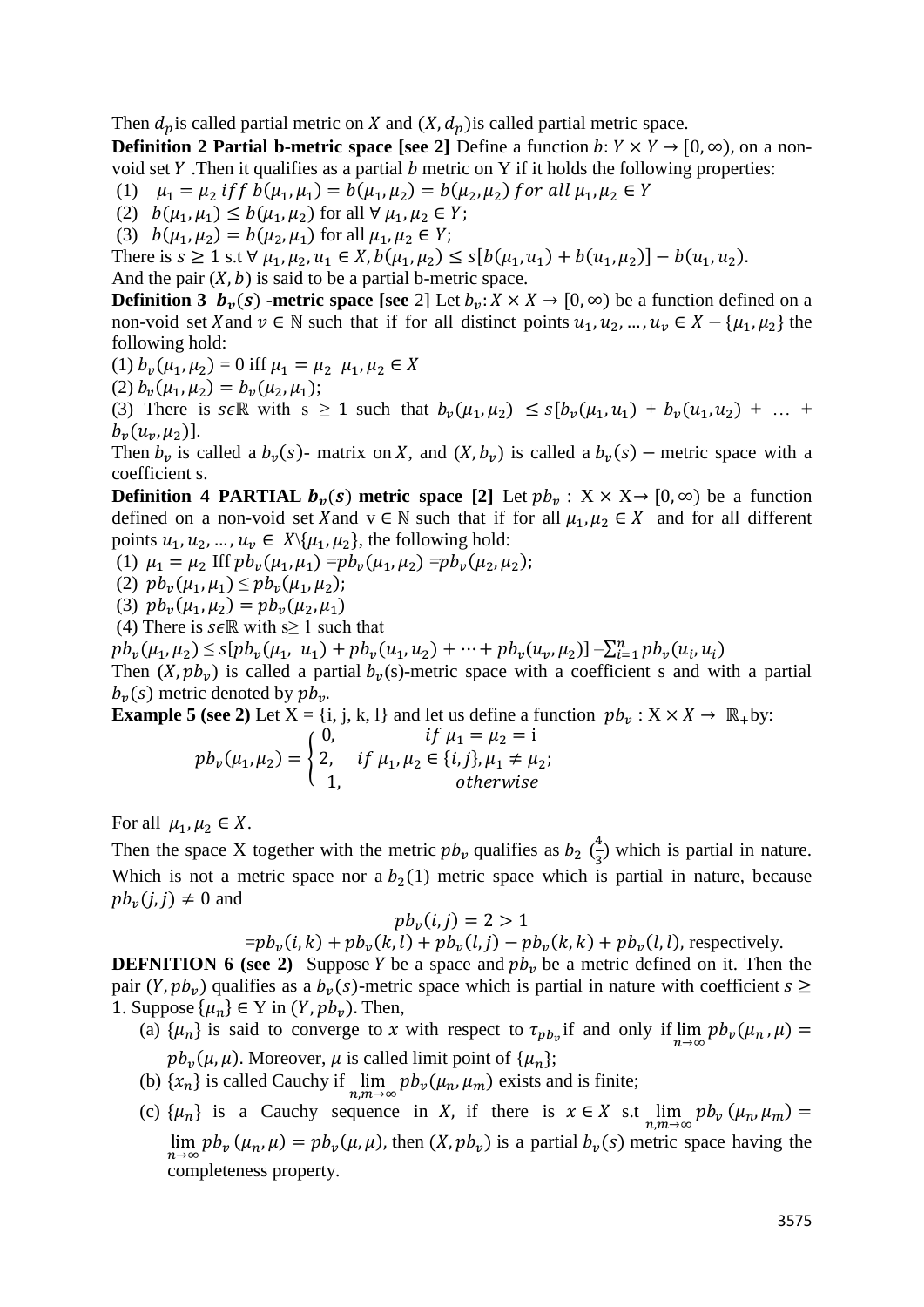**Definition 7 (see 2)** An open ball with centre at  $\mu_1 \in X$  and radius  $\epsilon > 0$  of a partial  $b_v(s)$  –metric spaces can be written as:

$$
B_{p b_v}(\mu_1, \epsilon) := \{ \mu_2 \in X : p b_v(\mu_1, \mu_2) < p b_v(\mu_1, \mu_1) + \epsilon \}
$$

In partial  $b_v(s)$  – metric space an open ball may be empety as well. For example, if  $pb_v(\mu_1, \mu_1) > 0$ , then $B_{pb_v}(\mu_1, pb_v(\mu_1, \mu_1)) = \emptyset$ .

**Proposition 8 (see 2)** Suppose X be a non-void set and  $pb<sub>v</sub>$  be a metric defined on it, then the pair  $(X, pb_v)$  qualifies as a  $b_v(s)$  metric spaces which is partial in nature with  $s \ge 1$ possessing let property and let *B* be the collection of all open balls in  $(X, pb_v)$ , then *B* will qualify as a basis for topology on  $X$ .

**Proposition 9 (see 2).** Suppose we have a metric space of partial  $b_v(s)$  type denoted by  $(X, pb_v)$  and let  $\lambda \in [0, \infty)$ , then the pair  $(X, d)$  is a metric space of partial  $b_v(s)$  type where

$$
d(\mu_1, \mu_2) = \lambda + p b_v(\mu_1, \mu_2) \ \forall \mu_1, \mu_2 \in X
$$

**Proposition 10 (see 3).** Suppose  $b_v$  denote  $b_v(s)$  – metric with coefficient  $s \ge 1$  and  $d_p$  be a partial metric defined on a non-void set X. If  $d: X \times X \rightarrow [0, \infty)$  is given by

 $d(\mu_1, \mu_2) = d_p(\mu_1, \mu_2) + b_v(\mu_1, \mu_2)$ 

For all  $\mu_1, \mu_2 \in X$ , then the pair  $(X, d)$  is a  $b_\nu(s)$  –metric space, which is partial in nature.

**Lemma 11 [13]** Let  $T: Y \to Y$  be a function and let  $(Y, pb_v)$  be a  $b_v(s)$  –metric space which is partial in nature with  $s \ge 1$ . If  $\{\mu_n\} \in X$  given by  $T\mu_n = \mu_{n+1}$  for all  $n \ge 0$  with  $\mu_n \ne$  $\mu_{n+1}$ . Let  $k \in [0,1)$  such that for all  $n \in \mathbb{N}$ 

$$
pb_v(\mu_{n+1}, \mu_n) \le kpb_v(\mu_n, \mu_{n-1}).
$$

Then, either T has a fixed point or  $\mu_n \neq x_m$  for all distinct  $n, m \in \mathbb{N}$ . **Lemma 12 [13]** Let  $(X, pb_v)$  is a  $b_v(s)$  –metric space which is partial in nature with  $s \ge 1$ and  $\{\mu_n\} \in X$  s.t  $\forall n \geq 0$ ,  $\mu_n \neq \mu_{n+1}$ . Let  $k \in [0,1)$  and  $\alpha, \beta, \tau, \delta \in \mathbb{R}^+$  such that for all  $n, m \in \mathbb{N}$ .

$$
pb_v(\mu_n, \mu_m) \le kpb_v(\mu_{n-1}, \mu_{m-1}) + (\alpha + s\tau)k^n + (\beta + s\delta)k^m.
$$

Then  $\{\mu_n\}$  is a Cauchy.

**Theorem 13. [13]** Let  $(X, pb_v)$  be a partial  $b_v(s)$  –metric space having the completeness property with  $s \geq 1$  and T be a self -map fulfilling the below condition:

$$
pb_v(T_{\mu_1}, T_y) \le \lambda pb_v(\mu_1, y)
$$

 $\forall \mu_1, \gamma \in X$ , where  $\lambda \in [0,1)$  and  $s \ge 1$ . Then T possesses a fixed point  $u \in X$  which is unique and  $pb<sub>v</sub>(u, u) = 0$ .

**Theorem 14 [13]** Assume  $(X, pb_v)$  be a partial  $b_v(s)$  –metric space having the completeness property with  $s \geq 1$ , and T be a self- mapping on X which fulfils the below condition

$$
pb_v(T_{\mu_1}, T_{\mu_2}) \le \lambda_1 pb_v(\mu_1, \mu_2) + \lambda_2 pb_v(\mu_1, T_{\mu_1}) + \lambda_3 pb_v(\mu_2, T_{\mu_2})
$$

 $\forall \mu_1, \mu_2 \in X$ , Where  $\lambda_i$  are positive real and  $\lambda_i \in \mathbb{R}$  with  $\sum_{i=1}^n \lambda_i < 1$  and  $min\{\lambda_2, \lambda_3\} < 1$ . Then T possesses a fixed point  $u \in X$  which is unique and  $pb_v(u, u) = 0$ .

**Example 15 [13]** Suppose  $Y = \{0, 1, 2, 3, 6\}$  and suppose  $pb_n: Y \times Y \rightarrow [0, \infty)$  which is given by:

$$
pb_{\nu}(\mu_1, \mu_2) = \begin{cases} \frac{1}{2}, & if \mu_1 = \mu_2 = 1 \\ \mu_1, & if \mu_1 = \mu_2 \neq 1 \\ 2(\mu_1 - \mu_2)^2 + \mu_1 + \mu_2, & if \mu_1, \mu_2 \in \{1, 3\} \\ |\mu_1 - \mu_2| & otherwise \end{cases}
$$

Then  $(Y, pb_v)$  is a partial  $b_3(2)$  – metric space having the completeness property. Suppose  $T$  be a self- map on  $X$  which is given by: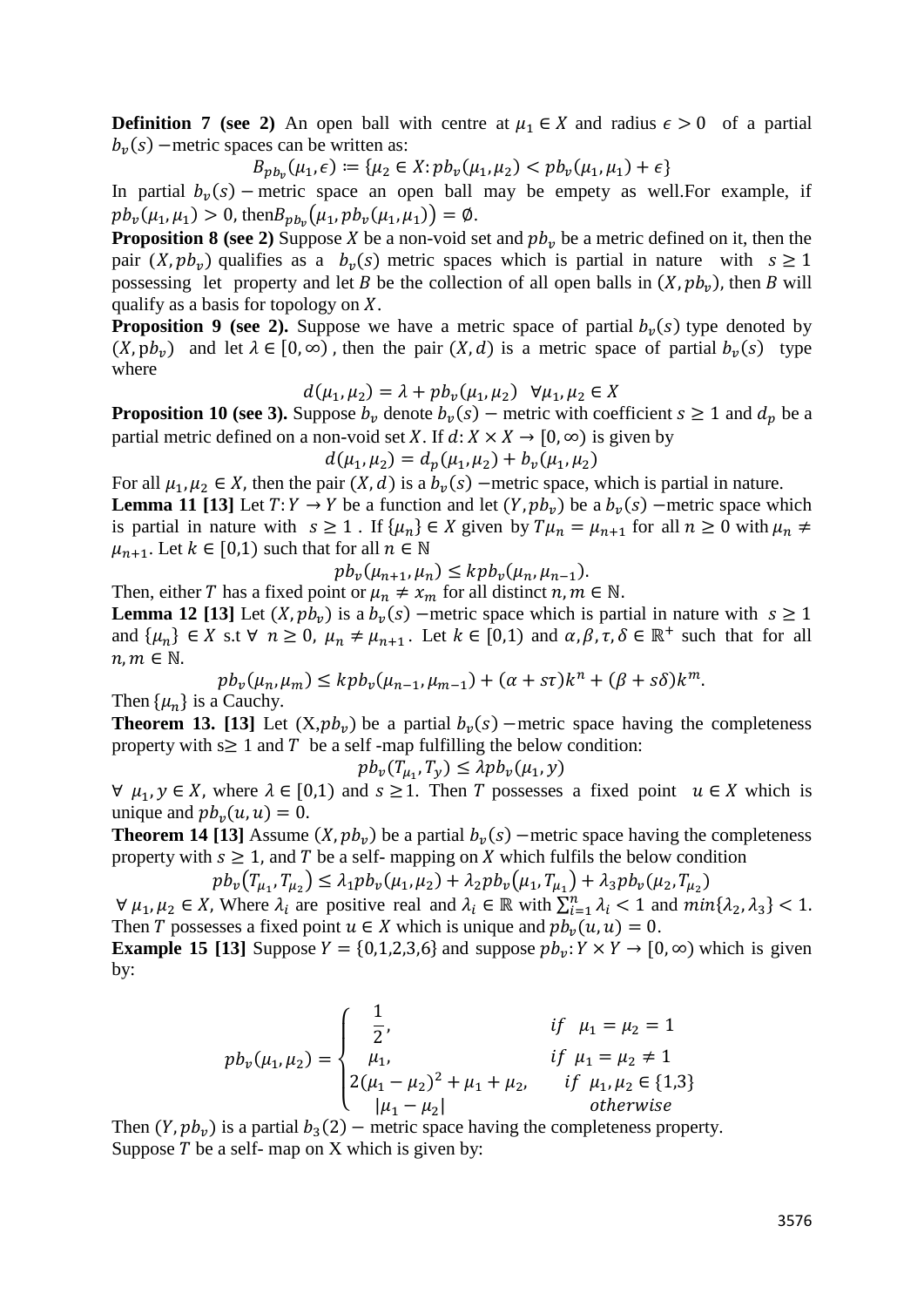$$
T(\mu) = \begin{cases} 0 & if \ \mu = 6 \\ 1 & if \ \mu \in \{0,1,2,3\} \end{cases}
$$

 $\forall \mu_1, \mu_2 \in X$ . Then T fulfils all the prerequisites of the theorems (2.1) and (2.2) and hence the existence of fixed point  $\mu = 1$  which is unique with  $k \in \left[\frac{1}{2}\right]$  $(\frac{1}{3}, 1)$  and  $\lambda_1 = \lambda_2 = \frac{1}{6}$  $\frac{1}{6}$ ,  $\lambda_3 = \frac{1}{3}$ 3 respectively.

**Corollary 16 [13]** Suppose  $(Y, pb_v)$  be a partial metric space of  $b_v(s)$  type having the completeness property with  $s \geq 1$  and T be a self-mapping defined on X fulfilling the below condition:

$$
pb_v(T_{\mu_1}, T_{\mu_2}) \le \gamma (pb_v(\mu_1, T_{\mu_1}) + pb_v(\mu_2, T_{\mu_2}))
$$

 $\forall$   $\mu_1, \mu_2 \in X$ , where  $k \in [0,1)$ . Then T possesses a fixed point  $u \in X$  which is unique a unique and  $pb_v(u, u) = 0$ 

## **Main Section**

In this section, we have proved some fixed point results in the framework of partial  $b<sub>v</sub>(s)$ metric spaces.

**Theorem 17.** Let  $(X, pb_v)$  be a complete partial  $b_v(s)$  –metric space with coefficient  $s \geq$ 1, and  $T: X \to X$  be a self-mapping satisfying the following conditions:

 $pb_v(T\mu_1, T\mu_2) \leq apb_v(\mu_1, T\mu_2) + bpb_v(\mu_2, T\mu_1) + cpb_v(\mu_1, \mu_2) \ \ \forall \mu_1, \mu_2 \in X, \quad \dots (1)$ where a, b, c are non-negative real numbers with  $a + b + c < 1$  and  $\min\{a, b\} < 1$ . Then T has a unique fixed point  $u \in X$  and  $pb_v(u, u) = 0$ .

**Proof.** First we shall prove the existence of a fixed point and then its uniqueness. **Existence.** Let  $\mu_0$  be an arbitrary number and  $\{\mu_n\}$  be a sequence in X defined by

$$
T\mu_n = x_{n+1} \ \forall \ n \geq 0
$$

By  $(1)$ , we have

$$
pb_v(\mu_{n+1}, \mu_n) \leq app_v(\mu_n, T\mu_{n-1}) + bpb_v(\mu_{n-1}, T\mu_n) + cpb_v(\mu_n, \mu_{n-1})
$$
  
=  $app_v(\mu_n, \mu_n) + bpb_v(\mu_{n-1}, \mu_{n+1}) + cpb_v(\mu_n, \mu_{n-1})$   
=  $app_v(\mu_{n+1}, \mu_n) + bpb_v(\mu_{n-1}, \mu_{n+1}) + cpb_v(\mu_{n-1}, \mu_{n+1})$   
=  $hpb_v(\mu_n, \mu_{n-1})$ , where  $h = \frac{c+a}{1-b} < 1$ . ... (2)

From equation (2), it follows that

 $pb_v(\mu_{n+1}, \mu_n) \leq h^n pb_v(\mu_1, \mu_0) \quad \forall \ n \in \mathbb{N}$ If  $\mu_n = \mu_{n+1}$ , then  $\mu_n$  is a fixed point of T and we have nothing to prove.

Now, we shall suppose that  $\mu_n \neq \mu_{n+1} \forall n \geq 0$ . Then, it follows from lemma (12)  $\mu_n \neq \mu_m$ for all distinct  $n, m \in N$ . Moreover from equation (2), we have

$$
pb_v(\mu_n, \mu_m) \leq apb_v(\mu_{n-1}, T\mu_{m-1}) + bpb_v(\mu_{m-1}, T\mu_{n-1}) + cpb_v(\mu_{n-1}, \mu_{m-1})
$$
  
\n
$$
\leq h^{n-1}apb_v(\mu_1, \mu_0) + h^{m-1}bpb_v(\mu_1, \mu_0) + cpb_v(\mu_{n-1}, \mu_{m-1})
$$

Taking  $K = \max\{c, h\}$ ,  $\alpha = ah^{-1}pb_v(\mu_1, x_0)$ ,  $\beta = bh^{-1}pb_v(\mu_1, x_0)$  and  $\zeta = \delta = 0$ . It follows from lemma (12) that  $\{\mu_n\}$  is a Cauchy sequence in X. Since X is complete, there exists  $\mu^* \in X$  such that

 $\lim_{n,m \to \infty} pb_{\nu} (\mu_n, \mu_m) = \lim_{n \to \infty} pb_{\nu} (\mu_n, \mu^*) = pb_{\nu} (\mu^*, \mu^*) = 0.$  ... (3) We now show that  $\mu^*$  is a fixed point of T.

$$
pb_v(\mu^*, T\mu^*) \le s[pb_v(\mu^*, \mu_n) + pb_v(\mu_n, \mu_{n+1}) + \dots + pb_v(\mu_{n+v-1}, \mu_{n+v})
$$
  
+  $pb_v(\mu_{n+v}, T\mu^*)$  -  $\sum_{k=1}^{v} pb_v(\mu_{n+k}, \mu_{n+k})$   
 $\le s[pb_v(\mu^*, \mu_n) + pb_v(\mu_n, \mu_{n+1}) + \dots + pb_v(\mu_{n+v-1}, \mu_{n+v}) + pb_v(T\mu_{n+v-1}, T\mu^*)]$   
-  $\sum_{k=1}^{v} pb_v(\mu_{n+k}, \mu_{n+k})$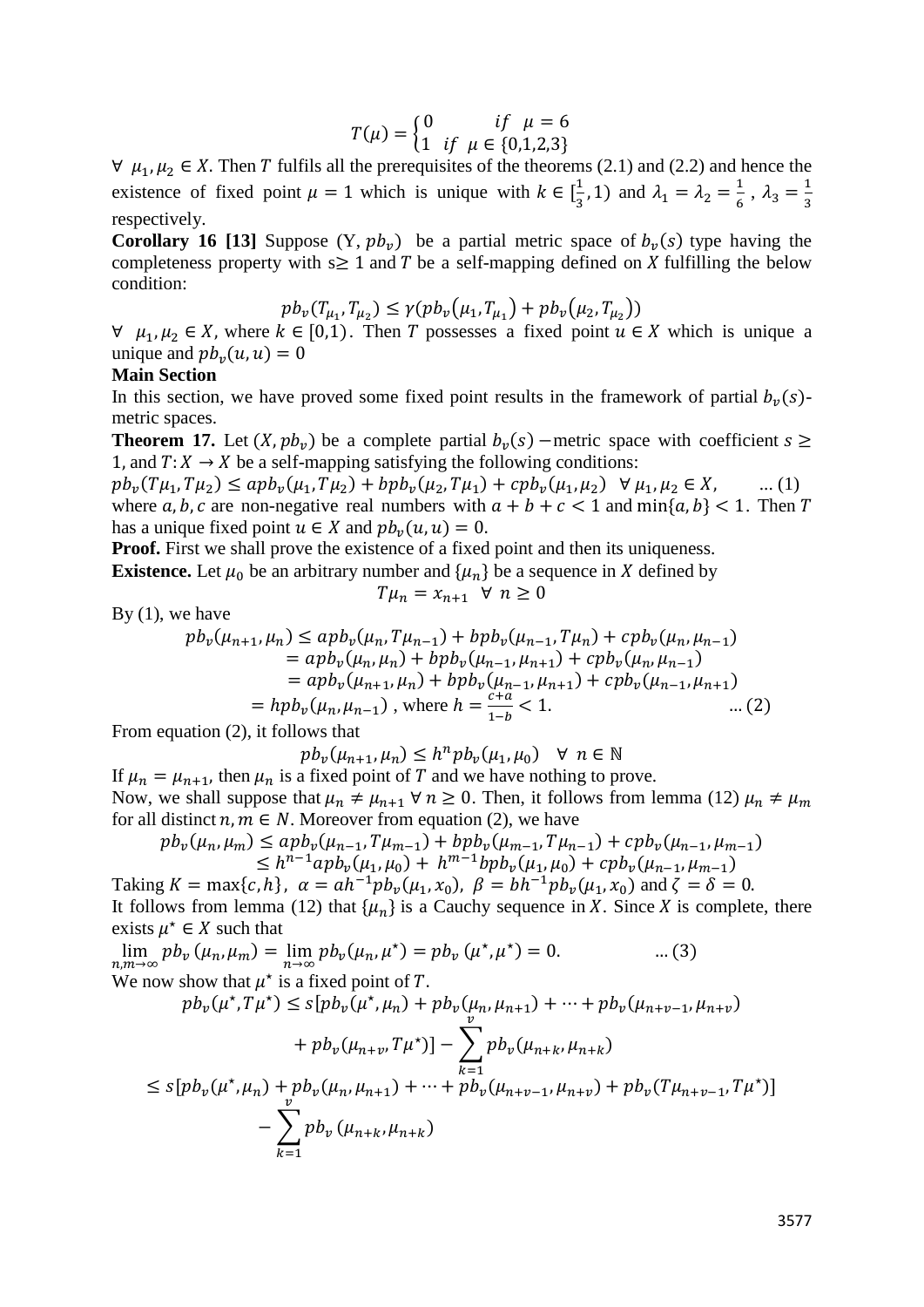$$
\leq s[pb_v(\mu^*, \mu_n) + pb_v(\mu_n, \mu_{n+1}) + \cdots + pb_v(\mu_{n+v-1}, \mu_{n+v}) + cpb_v(\mu_{n+v-1}, \mu^*)
$$
  
+  $apb_v(\mu_{n+v-1}, \mu_{n+v}) + bpb_v(\mu^*, T\mu^*) - \sum_{k=1}^{n} pb_v(\mu_{n+k}, \mu_{n+k})$   

$$
\leq s[pb_v(\mu^*, \mu_n) + pb_v(\mu_n, \mu_{n+1}) + \cdots + pb_v(\mu_{n+v-1}, \mu_{n+v}) + apb_v(\mu_{n+v-1}, \mu_{n+v}) +
$$
  
 $bpb_v(\mu^*, T\mu^*) + cpb_v(\mu_{n+v-1}, \mu^*)$   
From (3) as  $n \to \infty$  in (4), we get  
(1 - b)pb\_v(\mu^\*, T\mu^\*) \leq 0  
Similarly, we can show that  
(1 - a)pb\_v(T\mu^\*, \mu^\*) \leq 0, with min\{a, b\} < 1  
Therefore,  $T\mu^* = \mu^*$   
Hence,  $\mu^*$  is a fixed point of T.  
Uniqueness.  
 $pb_v(\mu^*, T\mu^*)$   
 $\leq apb_v(\mu^*, T\mu^*)$   
 $= apb_v(T\mu^*, T\mu^*) + bpb_v(\mu^*, T\mu^*) + cpb_v(\mu^*, \mu^*)$   
 $= apb_v(\mu^*, \mu^*) + cpb_v(\mu^*, \mu^*)$   
 $= (a + b + c)pb_v(\mu^*, \mu^*)$   
which is a contradiction. Hence,  $pb_v(\mu^*, \mu^*) = 0$ .  
Let  $\mu^*, u \in X$  be the two distinct points *i.e*  $\mu^* \neq u$  s.t  $T\mu^* = \mu^*$  and  $Tu = u$ . Then, it follows from equation (1) that we have  
 $pb_v(\mu^*, \mu) = pb_v(T\mu^*, T u)$   
 $= ap_b(\mu^*, \mu) + bpb_v(u, T\mu^*) + cpb_v(\mu^*, u)$   
 $= a pb_v(\mu^*, \mu) + bpb_v(u, T\mu^*) + cpb_v(\mu^*, u)$   
 $= a pb_v(\mu^*, \mu) + bpb_v(u, T\mu^*) + cpb_v(\mu^*, u)$ 

which proves the uniqueness.

## **References**

[1] Shukla, S. (2014). Partial b-matriic spaces and fixed point theorems. J. Math. 11(2), 703- 711.

[2] Abdulllahi, M S., and Kuman P. (2018). Partial  $b_v(s)$  -metric spaces and fixed point theorems J. Fixed Point Theory Appl., 20:1-13.

[3] Kakutani, S. (1968). A generalization of Tychonoffs fixed point theorem, Duke Math. J., 8:457-459.

[4] Banach, S. (1922). Sur les oṕrations dans les ensembles abstracts ET leur applications aux ́quations int́grales, Fund. Math., 3:133-181.

[5] Arshad, M., Azam, A., Abbas and M., Shoaib, A. (2014). Fixed point results of dominated mappings on a closed ball in ordered partial metric spaces without continuity. U.P.B Sci. Bull Series A., 76(2):123-124.

[6] Aydi, H., Abbas, M., and Vetcro, C. (2014). Common fixed points for multivalued generalized contractions on partial metric spaces. Revista de 1a Real Academia de Ciencias Exactas, Fisicas y Naturales. Series A. Mathematicas 108(2), 483-501.

[7] Azam, A., Arshad, M., and Kannan, R. (2008). Fixed point theorem on generalized metric spaces. J. Nonlinear Sci. Appl. 1(1):45-48.